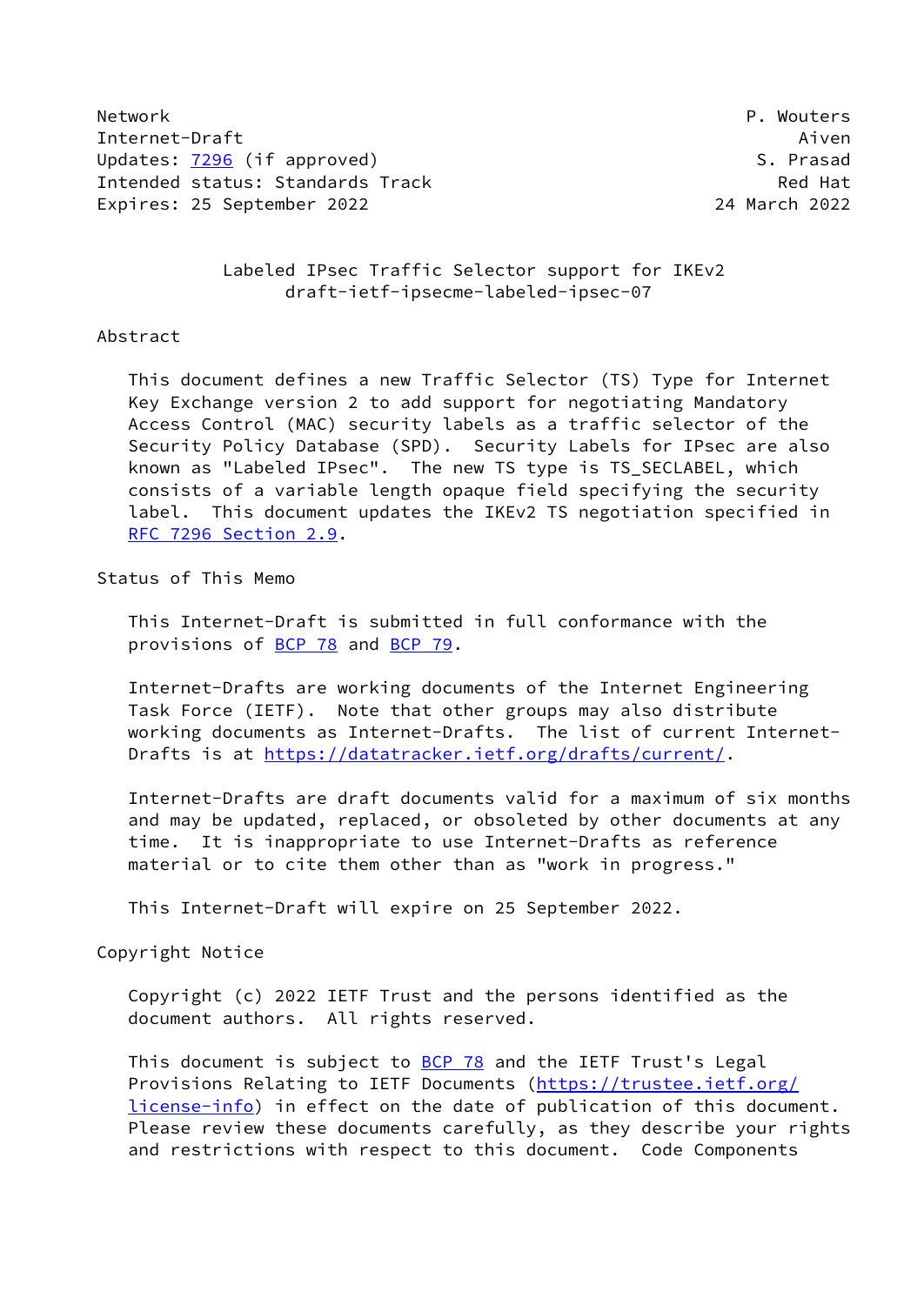<span id="page-1-1"></span>Internet-Draft Labeled IPsec March 2022

 extracted from this document must include Revised BSD License text as described in Section 4.e of the [Trust Legal Provisions](https://trustee.ietf.org/license-info) and are provided without warranty as described in the Revised BSD License.

# Table of Contents

|                                                                                                                                                                                                                                                     | $\overline{2}$ |
|-----------------------------------------------------------------------------------------------------------------------------------------------------------------------------------------------------------------------------------------------------|----------------|
| Requirements Language<br>1.1.                                                                                                                                                                                                                       | $\overline{3}$ |
| Traffic Selector clarification<br>1.2.                                                                                                                                                                                                              | $\overline{3}$ |
| 1.3. Traffic Selector update                                                                                                                                                                                                                        | $\overline{4}$ |
| 2. TS_SECLABEL Traffic Selector Type                                                                                                                                                                                                                | $\overline{4}$ |
| TS_SECLABEL payload format<br>2.1.                                                                                                                                                                                                                  | $\overline{4}$ |
| 2.2. TS_SECLABEL properties                                                                                                                                                                                                                         | $\overline{4}$ |
| 3. Traffic Selector negotiation                                                                                                                                                                                                                     | $\overline{5}$ |
| $3.1$ . Example TS negotiation                                                                                                                                                                                                                      | 6              |
| $3.2$ . Considerations for using multiple TS_TYPEs in a TS $\ldots$ .                                                                                                                                                                               | 6              |
| 4.                                                                                                                                                                                                                                                  | $\overline{1}$ |
| 5.                                                                                                                                                                                                                                                  | $\overline{1}$ |
| 6.                                                                                                                                                                                                                                                  | $\overline{1}$ |
|                                                                                                                                                                                                                                                     | 8              |
| <u>7</u> .                                                                                                                                                                                                                                          | 9              |
| 8.                                                                                                                                                                                                                                                  | 9              |
| Normative References<br>8.1.                                                                                                                                                                                                                        | 9              |
| Informative References<br>8.2.                                                                                                                                                                                                                      | 9              |
| Authors' Addresses<br>. The contract of the contract of the contract of the contract of the contract of the contract of the contract of the contract of the contract of the contract of the contract of the contract of the contract of the contrac | 10             |
|                                                                                                                                                                                                                                                     |                |

# <span id="page-1-0"></span>[1](#page-1-0). Introduction

 In computer security, Mandatory Access Control usually refers to systems in which all subjects and objects are assigned a security label. A security label is comprised of a set of security attributes. The security labels along with a system authorization policy determine access. Rules within the system authorization policy determine whether the access will be granted based on the security attributes of the subject and object.

 Traditionally, security labels used by Multilevel Systems (MLS) are comprised of a sensitivity level (or classification) field and a compartment (or category) field, as defined in [\[FIPS188](#page-9-5)] and [\[RFC5570](https://datatracker.ietf.org/doc/pdf/rfc5570)]. As MAC systems evolved, other MAC models gained in popularity. For example, SELinux, a Flux Advanced Security Kernel (FLASK) implementation, has security labels represented as colon separated ASCII strings composed of values for identity, role, and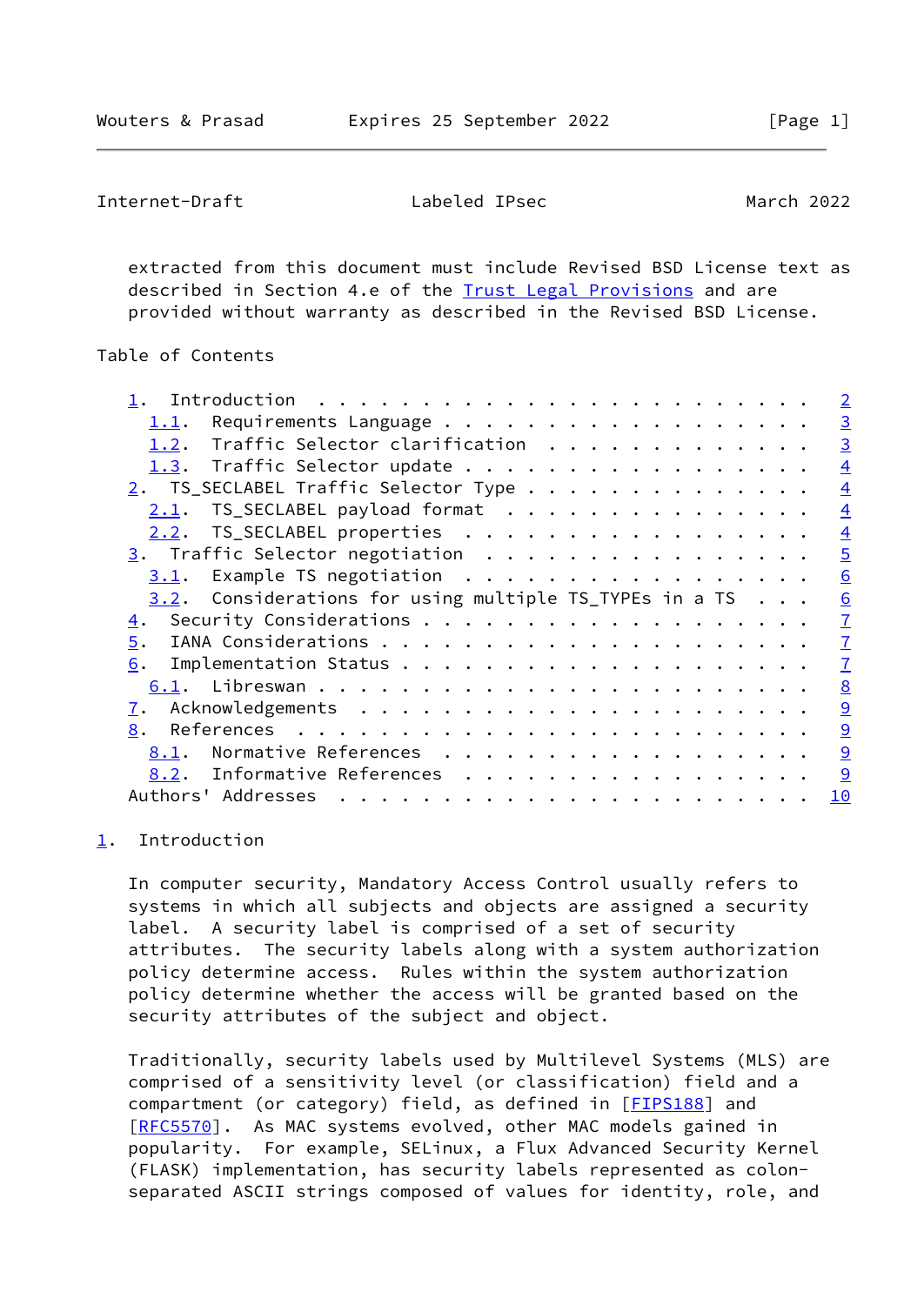type. The security labels are often referred to as security contexts.

Wouters & Prasad Expires 25 September 2022 [Page 2]

<span id="page-2-1"></span>Internet-Draft Labeled IPsec March 2022

 Traffic Selector (TS) payloads specify the selection criteria for packets that will be forwarded over the newly set up IPsec SA as enforced by the Security Policy Database (SPD, see  $[RECA301]$ ). This document updates the Traffic Selector negotiation specified in Section [2.9 of \[RFC7296\]](https://datatracker.ietf.org/doc/pdf/rfc7296#section-2.9).

 This document specifies a new Traffic Selector Type TS\_SECLABEL for IKEv2 that can be used to negotiate security labels as additional selectors for the Security Policy Database (SPD) to further restrict the type of traffic allowed to be sent and received over the IPsec SA.

<span id="page-2-0"></span>[1.1](#page-2-0). Requirements Language

 The key words "MUST", "MUST NOT", "REQUIRED", "SHALL", "SHALL NOT", "SHOULD", "SHOULD NOT", "RECOMMENDED", "NOT RECOMMENDED", "MAY", and "OPTIONAL" in this document are to be interpreted as described in [BCP](https://datatracker.ietf.org/doc/pdf/bcp14) [14](https://datatracker.ietf.org/doc/pdf/bcp14) [[RFC2119\]](https://datatracker.ietf.org/doc/pdf/rfc2119) [\[RFC8174](https://datatracker.ietf.org/doc/pdf/rfc8174)] when, and only when, they appear in all capitals, as shown here.

<span id="page-2-2"></span>[1.2](#page-2-2). Traffic Selector clarification

The negotiation of Traffic Selectors is specified in **Section 2.9 of** [RFC7296] where it defines two TS Types (TS\_IPV4\_ADDR\_RANGE and TS\_IPV6\_ADDR\_RANGE). The Traffic Selector payload format is specified in Section [3.13 of \[RFC7296\]](https://datatracker.ietf.org/doc/pdf/rfc7296#section-3.13). However, the term Traffic Selector is used to denote the traffic selector payloads and individual traffic selectors of that payload. Sometimes the exact meaning can only be learned from context or if the item is written in plural ("Traffic Selectors" or "TSs"). This section clarifies these terms as follows:

 A Traffic Selector (no acronym) is one selector for traffic of a specific Traffic Selector Type (TS\_TYPE). For example a Traffic Selector of TS\_TYPE TS\_IPV4\_ADDR\_RANGE for UDP traffic in the IP network 198.51.100.0/24 covering all ports, is denoted as (17, 0,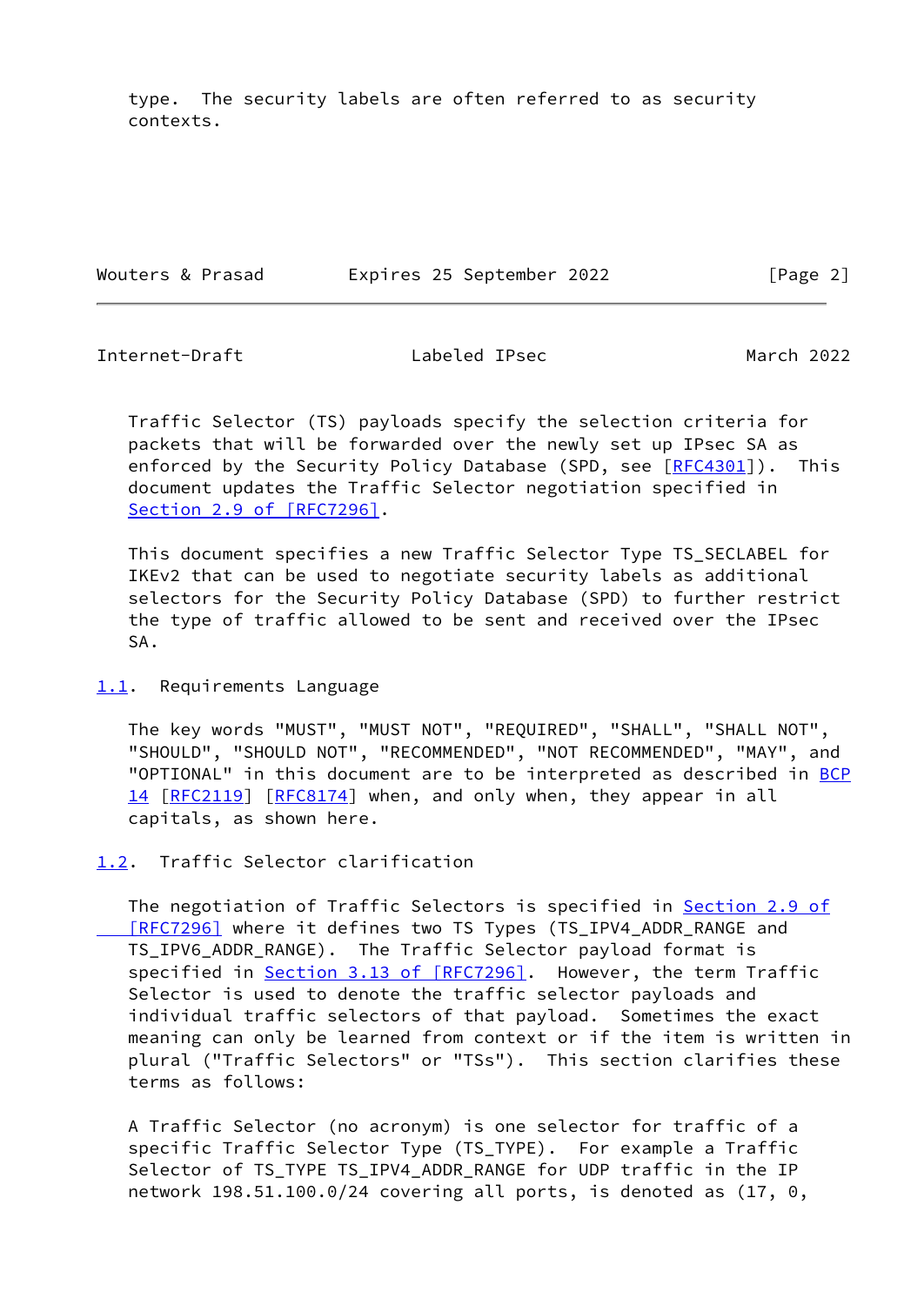198.51.100.0-198.51.100.255)

 A Traffic Selector payload (TS) is a set of one or more Traffic Selectors of the same or different TS\_TYPEs, but MUST include at least one TS\_TYPE of TS\_IPV4\_ADDR\_RANGE or TS\_IPV6\_ADDR\_RANGE. For example, the above Traffic Selector by itself in a TS payload is denoted as TS((17, 0, 198.51.100.0-198.51.100.255))

Wouters & Prasad Expires 25 September 2022 [Page 3]

<span id="page-3-1"></span>Internet-Draft Labeled IPsec March 2022

# <span id="page-3-0"></span>[1.3](#page-3-0). Traffic Selector update

The negotiation of Traffic Selectors is specified in [Section](https://datatracker.ietf.org/doc/pdf/rfc7296#section-2.9) 2.9 of [RFC7296] and states that the TSi/TSr payloads MUST contain at least one Traffic Selector type. This document updates the text to mean that the TSi/TSr payloads MUST contain at least one Traffic Selector of type TS\_IPV4\_ADDR\_RANGE or TS\_IPV6\_ADDR\_RANGE, as other Traffic Selector types can be defined that are complimentary to these Traffic Selector Types and cannot be selected on their own without TS\_IPV4\_ADDR\_RANGE or TS\_IPV6\_ADDR\_RANGE. The below defined TS\_SECLABEL Traffic Selector Type is an example of this.

<span id="page-3-2"></span>[2](#page-3-2). TS\_SECLABEL Traffic Selector Type

 This document defines a new TS Type, TS\_SECLABEL that contains a single new opaque Security Label.

<span id="page-3-3"></span>[2.1](#page-3-3). TS\_SECLABEL payload format

1 2 3 0 1 2 3 4 5 6 7 8 9 0 1 2 3 4 5 6 7 8 9 0 1 2 3 4 5 6 7 8 9 0 1 +---------------+---------------+-------------------------------+ TS Type | Reserved | Selector Length +---------------+---------------+-------------------------------+ | | ~ Security Label\* ~ | | +---------------------------------------------------------------+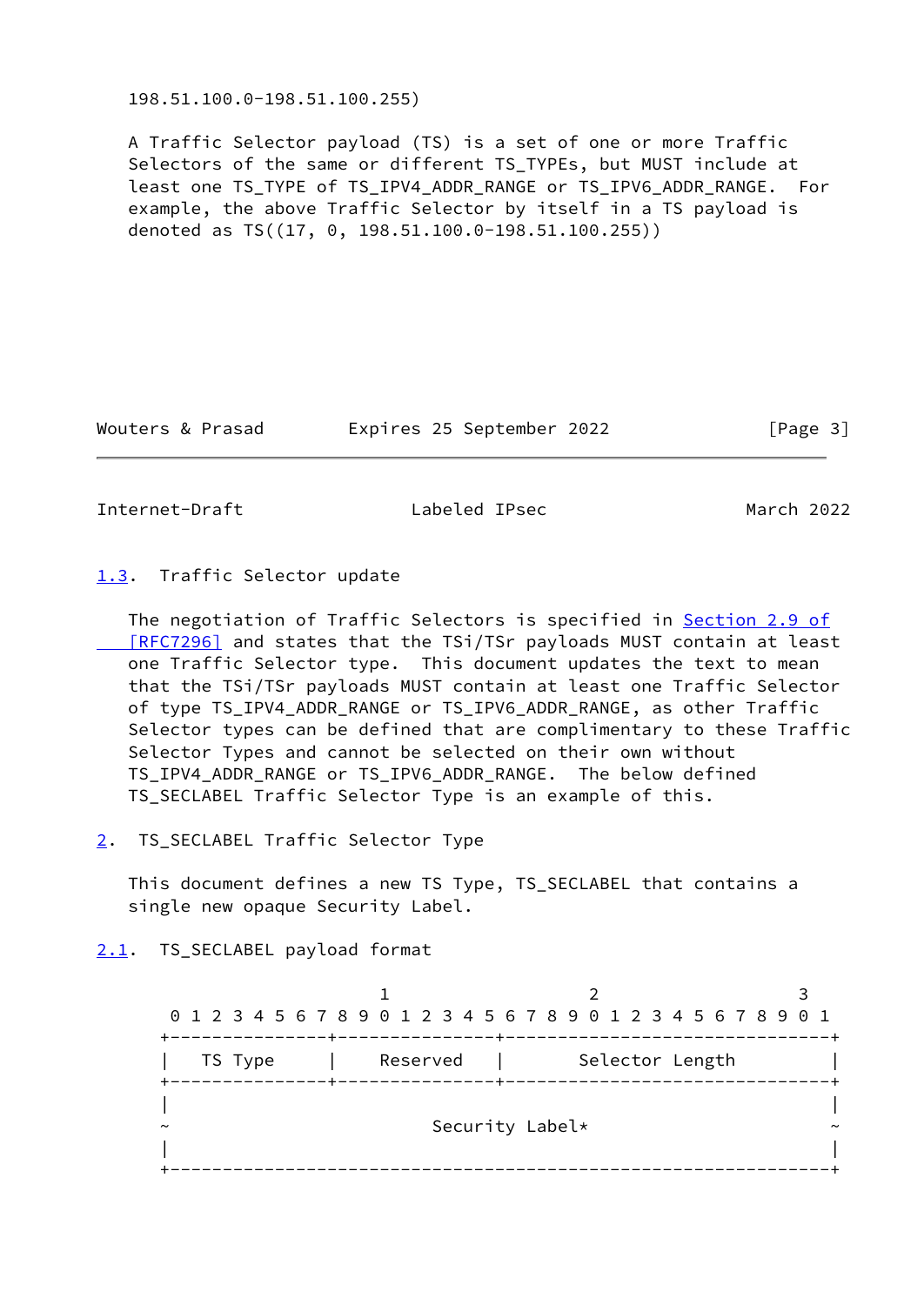\*Note: All fields other than TS Type and Selector Length depend on the TS Type. The fields shown is for TS Type TS\_SECLABEL, the selector this document defines.

- \* TS Type (one octet) Set to 10 for TS\_SECLABEL,
- \* Selector Length (2 octets, unsigned integer) Specifies the length of this Traffic Selector substructure including the header.
- \* Security Label An opaque byte stream of at least one octet.
- <span id="page-4-0"></span>[2.2](#page-4-0). TS\_SECLABEL properties

 The TS\_SECLABEL Traffic Selector Type does not support narrowing or wildcards. It MUST be used as an exact match value.

Wouters & Prasad Expires 25 September 2022 [Page 4]

<span id="page-4-1"></span>Internet-Draft Labeled IPsec March 2022

 The Security Label contents are opaque to the IKE implementation. That is, the IKE implementation might not have any knowledge of the meaning of this selector, other than as a type and opaque value to pass to the SPD.

 A zero length Security Label MUST NOT be used. If a received TS payload contains a TS\_TYPE of TS\_SECLABEL with a zero length Security Label, that specific Traffic Selector MUST be ignored. If no other Traffic Selector of TS\_TYPE TS\_SECLABEL can be selected, a TS\_UNACCEPTABLE Error Notify message MUST be returned. A zero length Security Label MUST NOT be interpreted as a wildcard security label.

 If multiple Security Labels are allowed for a given IP protocol, start and end address/port match, the initiator includes all of the acceptable TS\_SECLABEL's and the responder MUST select one of them.

 If the Security Label traffic selector is optional from a configuration point of view, the initiator will have to choose which TS payload to attempt first. If it includes the Security Label and receives a TS\_UNACCEPTABLE, it can attempt a new Child SA negotiation without that Security Label.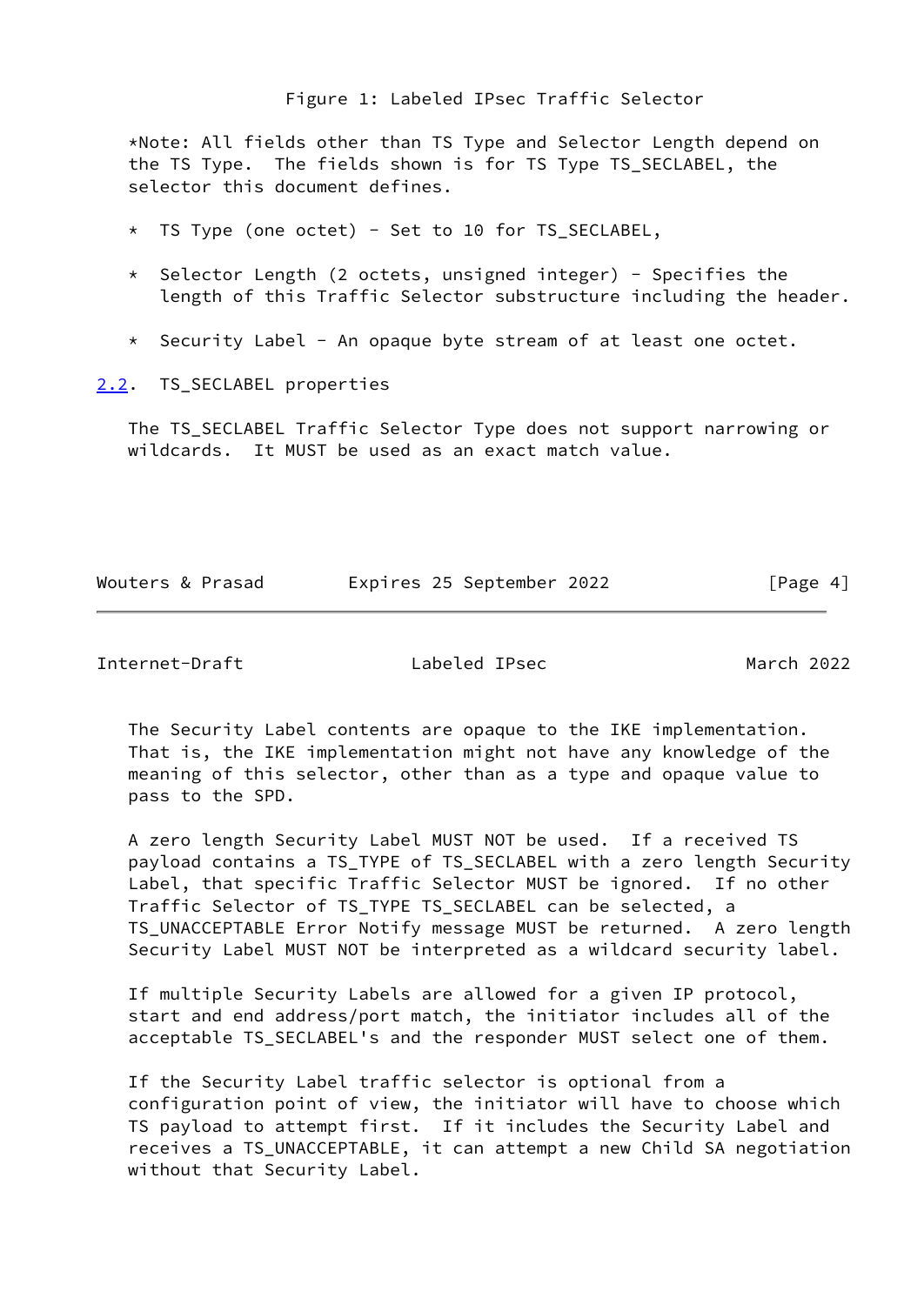A responder that selected a TS with TS\_SECLABEL MUST use the Security Label for all selector operations on the resulting TS. It MUST NOT select a TS SECLABEL without using the specified Security Label, even if it deems the Security Label optional, as the initiator has indicated (and expects) that Security Label will be set for all traffic matching the negotiated TS.

<span id="page-5-0"></span>[3](#page-5-0). Traffic Selector negotiation

This document updates the [[RFC7296](https://datatracker.ietf.org/doc/pdf/rfc7296)] specification as follows:

 Each TS payload (TSi and TSr) MUST contain at least one TS\_TYPE of TS IPV4 ADDR RANGE or TS IPV6 ADDR RANGE.

 Each TS payload (TSi or TSr) MAY contain one or more other TS\_TYPEs, such as TS SECLABEL.

 A responder MUST create each TS response by creating one of more (narrowed or not) TS IPV4 ADDR RANGE or TS IPV6 ADDR RANGE entries, plus one of each further TS\_TYPE present in the offered TS by the initiator. If this is not possible, it MUST return a TS\_UNACCEPTABLE Error Notify payload.

 If a specific TS\_TYPE (other than TS\_IPV4\_ADDR\_RANGE or TS\_IPV6\_ADDR\_RANGE which are mandatory) is deemed optional, the initiator SHOULD first try to negotiate the Child SA with the TS

| Wouters & Prasad |  | Expires 25 September 2022 |  | [Page 5] |  |
|------------------|--|---------------------------|--|----------|--|
|------------------|--|---------------------------|--|----------|--|

<span id="page-5-2"></span>Internet-Draft Labeled IPsec March 2022

 payload including the optional TS\_TYPE. Upon receiving TS\_UNACCEPTABLE, it SHOULD attempt a new Child SA negotiation using the same TS but without the optional TS\_TYPE.

<span id="page-5-1"></span>[3.1](#page-5-1). Example TS negotiation

An initiator could send:

 TSi = ((17,24233,198.51.12-198.51.12),  $(17, 0, 192.0.2.0 - 192.0.2.255)$ ,  $(0,0,198.51.0-198.51.255)$ , TS\_SECLABEL1, TS\_SECLABEL2)

 TSr = ((17,53,203.0.113.1-203.0.113.1), (17,0,203.0.113.0-203.0.113.255),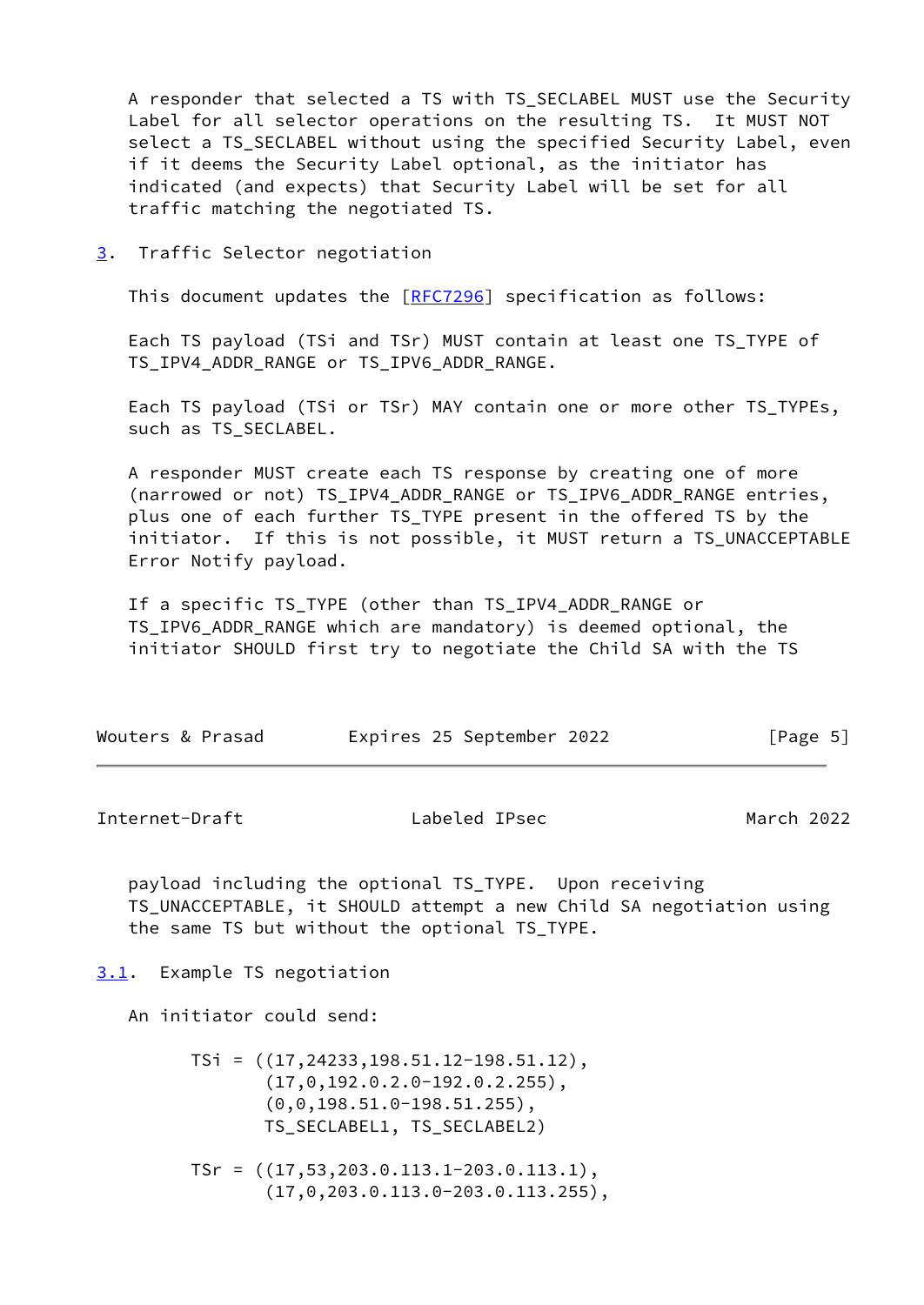$(0, 0, 203.0.113.0 - 203.0.113.255)$ , TS\_SECLABEL1, TS\_SECLABEL2)

Figure 2: initiator TS payloads example

The responder could answer with the following example:

 $TSi = ((0,0,198.51.0-198.51.255),$ TS\_SECLABEL1)

 $TSr = (((0,0,203.0.113.0-203.0.113.255)),$ TS\_SECLABEL1)

Figure 3: responder TS payloads example

<span id="page-6-0"></span>[3.2](#page-6-0). Considerations for using multiple TS\_TYPEs in a TS

 It would be unlikely that the traffic for TSi and TSr would have a different Security Label, but this specification does allow this to be specified. If the initiator does not support this, and wants to prevent the responder from picking different labels for the TSi / TSr payloads, it should attempt a Child SA negotiation with only the first Security Label first, and upon failure retry a new Child SA negotiation with only the second Security Label.

 If different IP ranges can only use different specific Security Labels, than these should be negotiated in two different Child SA negotiations. If in the example above, the initiator only allows 192.0.2.0/24 with TS\_SECLABEL1, and 198.51.0/24 with TS\_SECLABEL2, than it MUST NOT combine these two ranges and security labels into one Child SA negotiation.

| Wouters & Prasad | Expires 25 September 2022 | [Page 6] |
|------------------|---------------------------|----------|
|------------------|---------------------------|----------|

<span id="page-6-1"></span>Internet-Draft Labeled IPsec March 2022

 The mechanism of narrowing of Traffic Selectors with TS\_IPV4\_ADDR\_RANGE and TS\_IPV6\_ADDR\_RANGE does not apply to TS SECLABEL as the Security Label itself is not interpreted and cannot be narrowed. It MUST be matched exactly. Since a rekey MUST NOT narrow down the Traffic Selectors narrower than the scope currently in use, the only valid choice of TS\_SECLABEL for a rekey is the identical TS SECLABEL that is in use by the Child SA being rekeyed. If the TS\_LABEL is missing from the TS during the rekey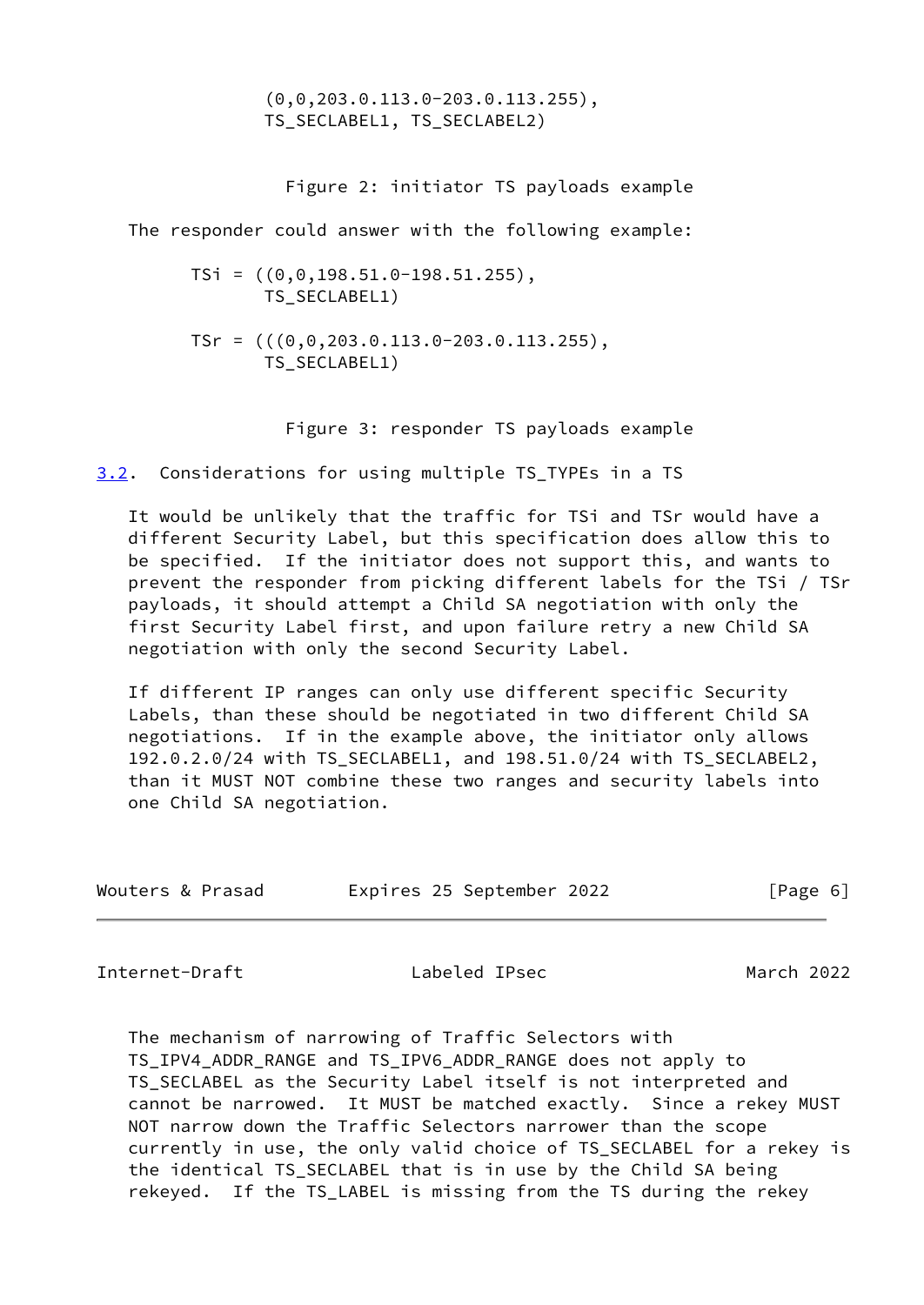negotiation, the negotiation MUST fail with TS\_UNACCEPTABLE.

## <span id="page-7-0"></span>[4](#page-7-0). Security Considerations

 It is assumed that the Security Label can be matched by the IKE implementation to its own configured value, even if the IKE implementation itself cannot interpret the Security Label value.

 A packet that matches an SPD entry for all components except the Security Label would be treated as "not matching". If no other SPD entries match, the (mis-labeled) traffic might end up being transmitted in the clear. It is presumed that other Mandatory Access Control methods are in place to prevent mis-labeled traffic from reaching the IPsec subsystem, or that the IPsec subsystem itself would install a REJECT/DISCARD rule in the SPD to prevent unlabeled traffic otherwise matching a labeled security SPD rule from being transmitted without IPsec protection.

<span id="page-7-1"></span>[5](#page-7-1). IANA Considerations

 This document defines one new entry in the IKEv2 Traffic Selector Types registry:

 [Note to RFC Editor (please remove before publication): This value has already bee added via Early Allocation.

|    | Value TS Type |                             | Reference |
|----|---------------|-----------------------------|-----------|
|    |               |                             |           |
| 10 |               | TS SECLABEL [this document] |           |

Figure 4

<span id="page-7-2"></span>[6](#page-7-2). Implementation Status

 [Note to RFC Editor: Please remove this section and the reference to [\[RFC7942](https://datatracker.ietf.org/doc/pdf/rfc7942)] before publication.]

 This section records the status of known implementations of the protocol defined by this specification at the time of posting of this Internet-Draft, and is based on a proposal described in [\[RFC7942](https://datatracker.ietf.org/doc/pdf/rfc7942)].

| Expires 25 September 2022<br>Wouters & Prasad | [Page 7] |
|-----------------------------------------------|----------|
|-----------------------------------------------|----------|

<span id="page-7-3"></span>Internet-Draft Labeled IPsec March 2022

The description of implementations in this section is intended to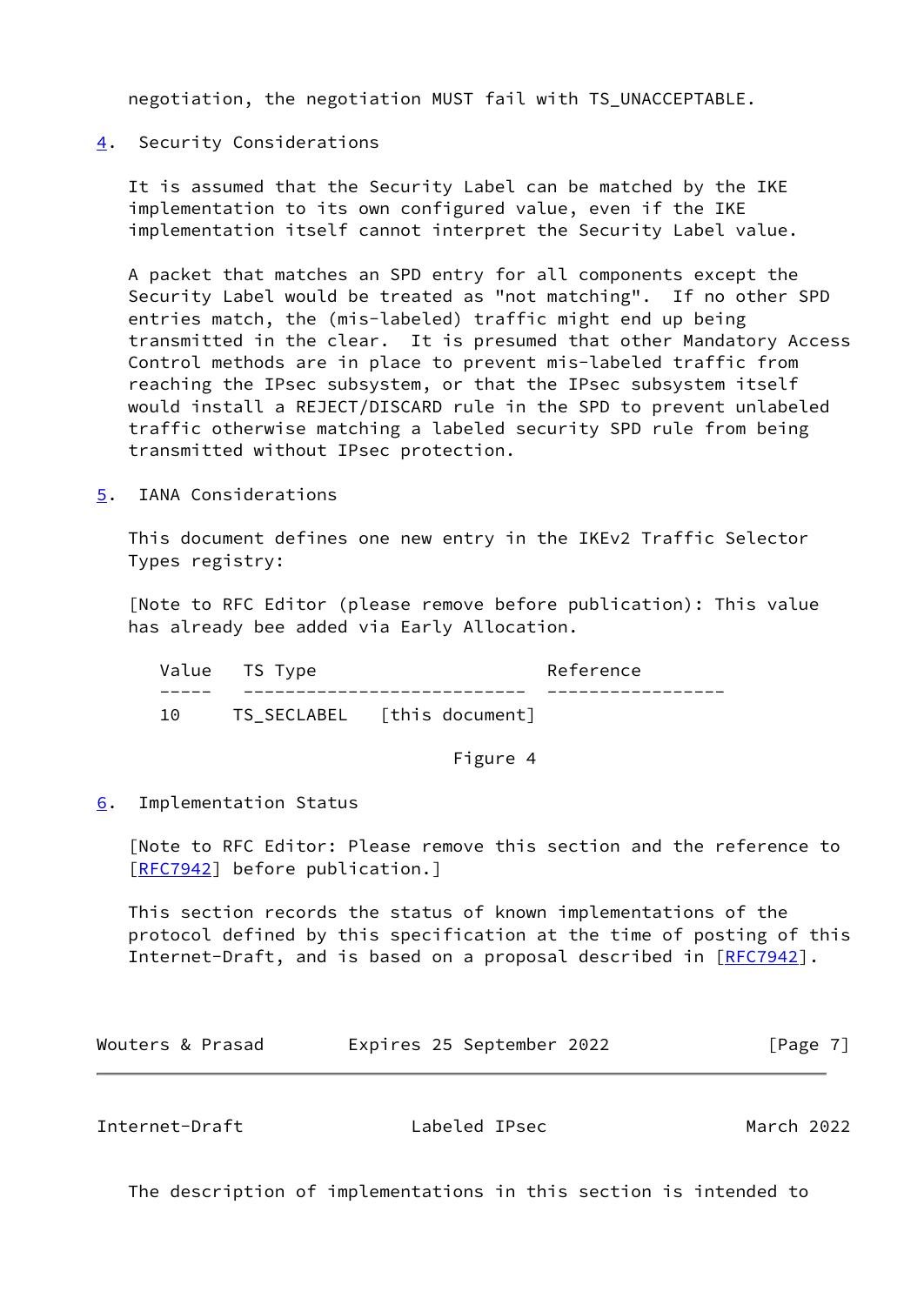assist the IETF in its decision processes in progressing drafts to RFCs. Please note that the listing of any individual implementation here does not imply endorsement by the IETF. Furthermore, no effort has been spent to verify the information presented here that was supplied by IETF contributors. This is not intended as, and must not be construed to be, a catalog of available implementations or their features. Readers are advised to note that other implementations may exist.

According to  $[REC7942]$ , "this will allow reviewers and working groups to assign due consideration to documents that have the benefit of running code, which may serve as evidence of valuable experimentation and feedback that have made the implemented protocols more mature. It is up to the individual working groups to use this information as they see fit".

 Authors are requested to add a note to the RFC Editor at the top of this section, advising the Editor to remove the entire section before publication, as well as the reference to [\[RFC7942](https://datatracker.ietf.org/doc/pdf/rfc7942)].

<span id="page-8-0"></span>[6.1](#page-8-0). Libreswan

Organization: The Libreswan Project

Name: <https://lists.libreswan.org/mailman/listinfo/swan-dev/>

 Description: Implementation has been released as part of libreswan version 4.4.

Level of maturity: beta

Coverage: Implements the entire draft using SElinux based labels

Licensing: GPLv2

 Implementation experience: No interop testing has been done yet. The code works as proof of concept, but is not yet production ready when using multiple different labels with on-demand kernel ACQUIRES.

Contact: Libreswan Development: swan-dev@libreswan.org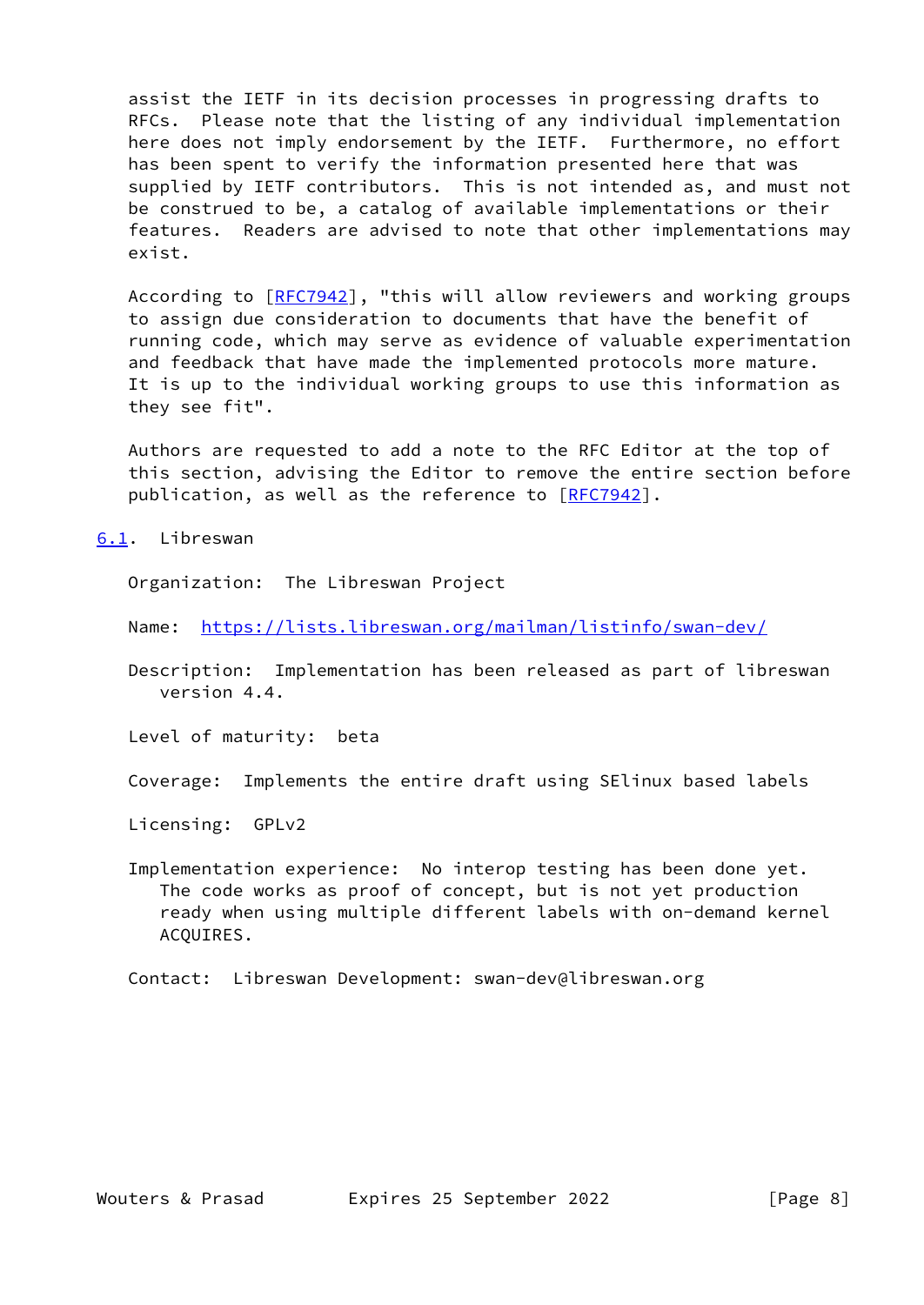<span id="page-9-1"></span><span id="page-9-0"></span>[7](#page-9-0). Acknowledgements

 A large part of the introduction text was taken verbatim from [\[draft-jml-ipsec-ikev2-security-label](https://datatracker.ietf.org/doc/pdf/draft-jml-ipsec-ikev2-security-label)] whose authors are J Latten, D. Quigley and J. Lu. Valery Smyslov provided valuable input regarding IKEv2 Traffic Selector semantics.

- <span id="page-9-2"></span>[8](#page-9-2). References
- <span id="page-9-3"></span>[8.1](#page-9-3). Normative References
	- [RFC2119] Bradner, S., "Key words for use in RFCs to Indicate Requirement Levels", [BCP 14](https://datatracker.ietf.org/doc/pdf/bcp14), [RFC 2119](https://datatracker.ietf.org/doc/pdf/rfc2119), DOI 10.17487/RFC2119, March 1997, <[https://www.rfc-editor.org/info/rfc2119>](https://www.rfc-editor.org/info/rfc2119).
	- [RFC7296] Kaufman, C., Hoffman, P., Nir, Y., Eronen, P., and T. Kivinen, "Internet Key Exchange Protocol Version 2 (IKEv2)", STD 79, [RFC 7296](https://datatracker.ietf.org/doc/pdf/rfc7296), DOI 10.17487/RFC7296, October 2014, [<https://www.rfc-editor.org/info/rfc7296](https://www.rfc-editor.org/info/rfc7296)>.
	- [RFC8174] Leiba, B., "Ambiguity of Uppercase vs Lowercase in [RFC](https://datatracker.ietf.org/doc/pdf/rfc2119) [2119](https://datatracker.ietf.org/doc/pdf/rfc2119) Key Words", [BCP 14](https://datatracker.ietf.org/doc/pdf/bcp14), [RFC 8174,](https://datatracker.ietf.org/doc/pdf/rfc8174) DOI 10.17487/RFC8174, May 2017, [<https://www.rfc-editor.org/info/rfc8174](https://www.rfc-editor.org/info/rfc8174)>.
- <span id="page-9-4"></span>[8.2](#page-9-4). Informative References

[\[draft-jml-ipsec-ikev2-security-label](https://datatracker.ietf.org/doc/pdf/draft-jml-ipsec-ikev2-security-label)]

 Latten, J., Quigley, D., and J. Lu, "Security Label Extension to IKE", 28 January 2011.

- <span id="page-9-5"></span> [FIPS188] NIST, "National Institute of Standards and Technology, "Standard Security Label for Information Transfer"", Federal Information Processing Standard (FIPS) Publication 188, September 1994, <[https://csrc.nist.gov/publications/detail/fips/188/](https://csrc.nist.gov/publications/detail/fips/188/archive/1994-09-06) [archive/1994-09-06>](https://csrc.nist.gov/publications/detail/fips/188/archive/1994-09-06).
- [RFC4301] Kent, S. and K. Seo, "Security Architecture for the Internet Protocol", [RFC 4301,](https://datatracker.ietf.org/doc/pdf/rfc4301) DOI 10.17487/RFC4301, December 2005, <<https://www.rfc-editor.org/info/rfc4301>>.
- [RFC5570] StJohns, M., Atkinson, R., and G. Thomas, "Common Architecture Label IPv6 Security Option (CALIPSO)", [RFC 5570,](https://datatracker.ietf.org/doc/pdf/rfc5570) DOI 10.17487/RFC5570, July 2009, <[https://www.rfc-editor.org/info/rfc5570>](https://www.rfc-editor.org/info/rfc5570).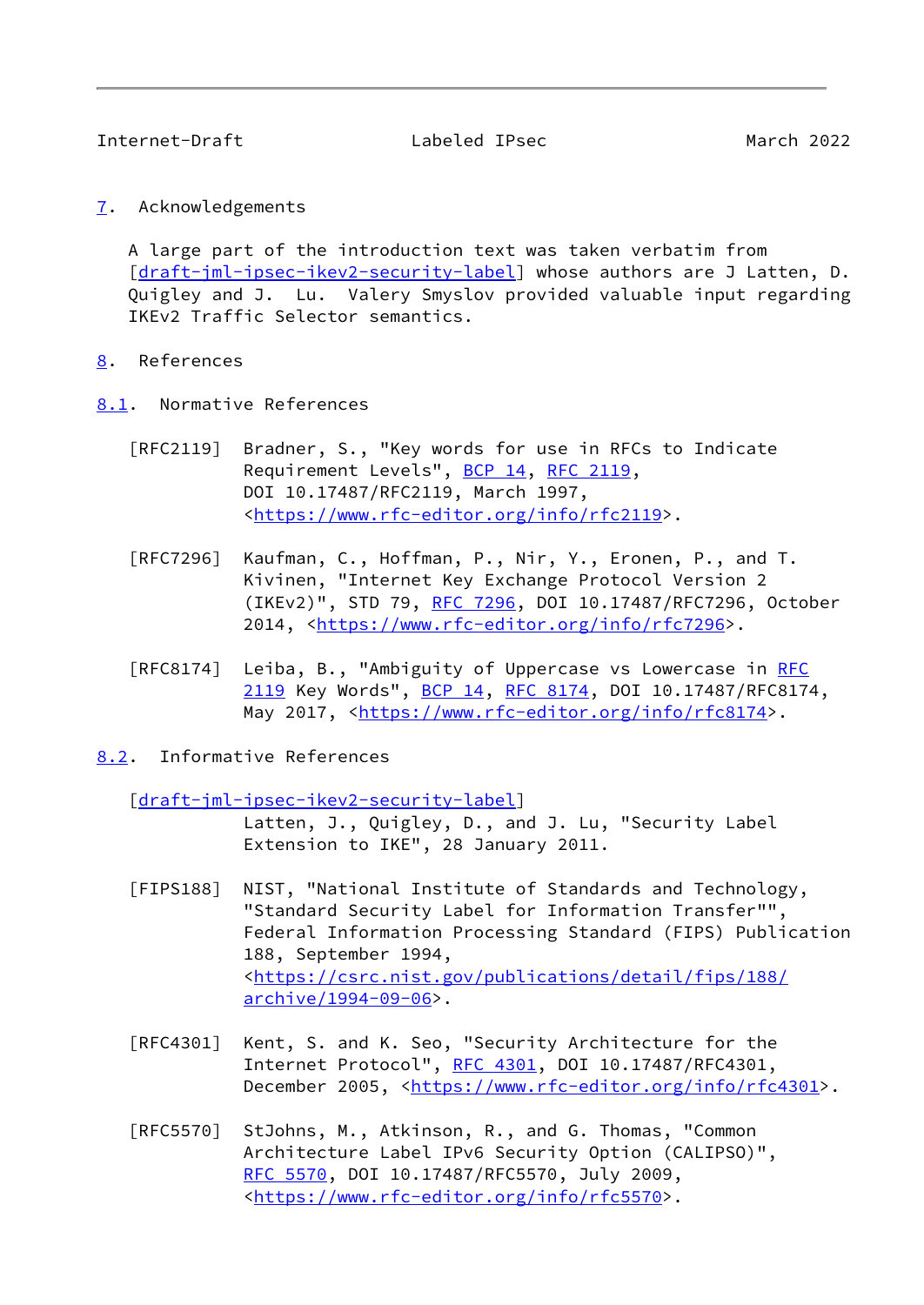<span id="page-10-0"></span>Internet-Draft Labeled IPsec March 2022

 [RFC7942] Sheffer, Y. and A. Farrel, "Improving Awareness of Running Code: The Implementation Status Section", [BCP 205](https://datatracker.ietf.org/doc/pdf/bcp205), [RFC 7942,](https://datatracker.ietf.org/doc/pdf/rfc7942) DOI 10.17487/RFC7942, July 2016, <[https://www.rfc-editor.org/info/rfc7942>](https://www.rfc-editor.org/info/rfc7942).

Authors' Addresses

 Paul Wouters Aiven Email: paul.wouters@aiven.io

 Sahana Prasad Red Hat Email: sahana@redhat.com